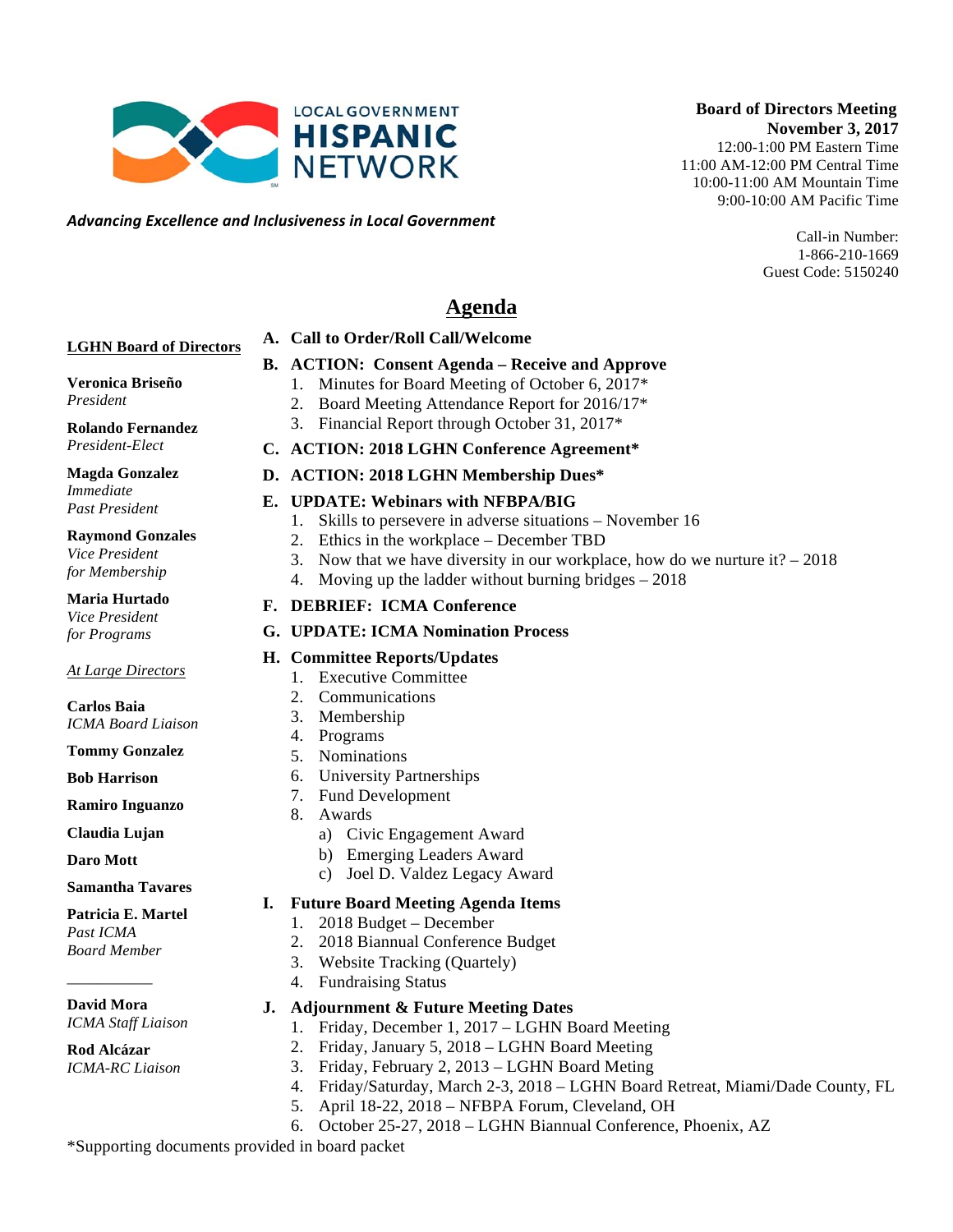

 **Board of Directors Meeting October 6, 2017**

 **MINUTES**

### *Advancing)Hispanic)leadership)in)local)government*

#### **Board Members Present**

Veronica Briseño, President Rolando Fernandez, President-Elect Magda Gonzalez, Immediate Past President Carlos Baia, At Large Director Bob Harrison, At Large Director Claudia Lujan, At Large Director Daro Mott, At Large Director Samantha Tavares Patricia E. Martel, Past ICMA Board Member

### **Board Members Absent**

Raymond Gonzales, Vice President for Membership Maria Hurtado, Vice President for Programs Tommy Gonzalez, At Large Director Ramiro Inguanzo, At Large Director

**Others Present** Karen Davis, Executive Director

### **A. Call to Order/Roll Call/Welcome**

*Roll call was conducted and nine voting members were present, a quorum was established.*

#### **B. ACTION: Consent Agenda – Receive and Approve**

- 1. Minutes for Board Meeting of September 1, 2017
- 2. Board Meeting Attendance Report for 2016/17
- 3. Financial Report through September 30, 2017

*Magda González moved approval of the consent agenda; Claudia Lujan seconded the motion; the motion was approved unanimously.*

### **C. ACTION: Authorize \$500 Sponsorship for MMANC Diversity Training**

*MMANC requested co-sponsorship with Cal-NAPA for diversity training for their upcoming conference. Pat Martel asked for support for the request as it will provide visibility for LGHN. Claudia Lujan moved approval of the sponsorship; Carlos Baia seconded the motion; the motion was approve unanimously.* 

### **D. UPDATE: ICMA Conference**

*Karen Davis provided information on IHN/LGHN sponsored sessions at ICMA and will be sending a list of all IHN/LGHN-related activities. Rolando Fernandez asked that meeting notices be sent for the key events that would require participation. He also noted that he would be facilitating an assistant's forum on Monday. Carlos Baia stated he would be on a panel on Tuesday on how to get on the ICMA board. Additionally, Carlos said that there would be a meeting on Sunday morning about how to bring more diversity to the ICMA board.* 

*The executive committee and ICMA board members will be meeting with ICMA leadership at the conference. Rolando Fernandez asked that a handout be prepared regarding the accomplishments and goals of IHN/LGHN. Karen Davis will prepare the handout and have copies available at the booth as well.*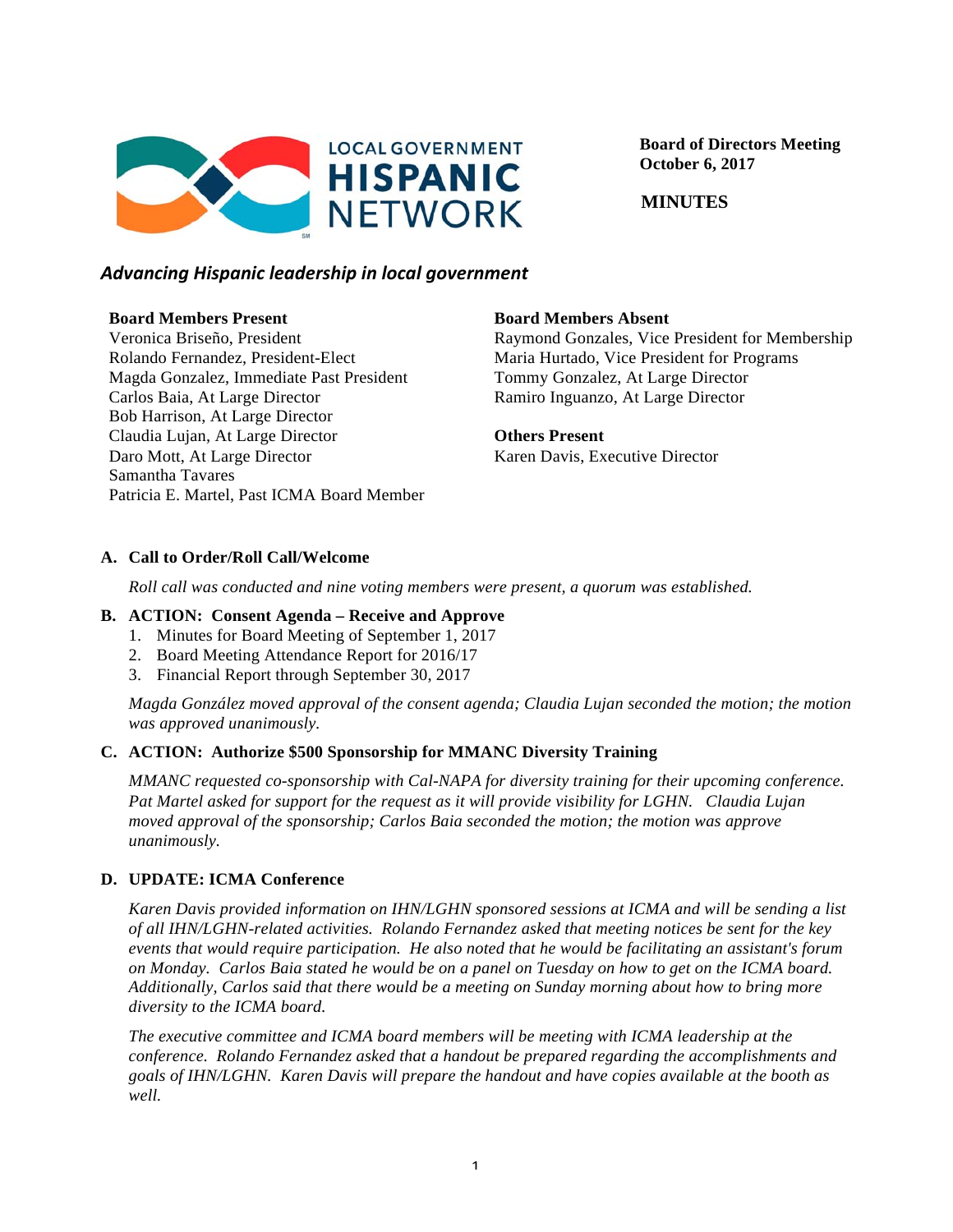#### **E. UPDATE: IHN Dinner**

*Karen Davis provided an update on the dinner at the ICMA conference. Board members were asked to reach out to colleagues and invite them to the dinner. Karen requested direction with regard to an open bar or a hosted bar. It appears that sufficient funds are being raised to cover the cost of a hosted bar. The board concurred that given the cost of the dinner that if possible, IHN/LGHN should hot the bar. Bob Harrison moved that the bar be hosted during the reception and dinner for beer and wine, guests would pay for hard liquor; Pat Martel seconded the motion; the motion was approved unanimously.*

#### **F. UPDATE: LGHN Launch/Website**

*Karen Davis reported that the new website has been launched in advance of the ICMA conference to ensure it is working properly. The board was asked to review the membership and coaching brochures to ensure they are ready for printing prior to the ICMA conference. Carlos Baia noted that the membership committee had recommended that the minimum 500 brochures be printed in case changes are necessary over the next few months.* 

#### **G. UPDATE: Webinars with NFBPA**

*Karen Davis reported that NFBP had received a grant for four webinars from ICMA-RC in conjunction with LGHN and Blacks in Government. The first will be conducted in November/December. The proposed topics are:*

- *Now that we have diversity in our workplace, how do we nurture it?*
- *Ethics in the workplace*
- *Moving up the ladder without burning bridges*
- *Skills to persevere in adverse situations*

#### **H. ICMA Nomination Process**

*Information was provided in the packet about the 2018 ICMA executive board nomination process. Board members were asked to provide information on anyone they know who is in the rotation and interested in serving. Additionally, the nominating committee will be identifying IHN/LGHN members who are also full members of ICMA to serve on the interview panels at the regional meetings. Pat Martel emphasized the need to get IHN/LGHN members on the webinar panels to increase visibility.*

#### **I. Committee Reports**

*There were no committee reports. Veronica Briseno reported that she has been in contact with a person from the Denver convention and visitors bureau and they are interested in hosting the LGHN 2020 biannual conference and creating a chapter. IN addition, Rolando Fernandez and Bob Harrison have had conversations with the City of Tacoma, WA about developing a chapter.*

#### **J. DISCUSSION: NFBPA Forum Sessions**

*Karen Davis provided the call for sessions for the NFBPA conference in April 2018. Because of time constraints for the board meeting, board members were asked to review the materials and send suggestions to Karen*

#### **K. Future Board Meeting Agenda Items**

- **a.** Website Tracking *–* quarterly
- **b.** Fundraising Status
- **c.** Budget
- d. Conference Agreement
- e. Conference Budget

#### **L. Other**

*Rolando Fernandez asked about the cost of meals for the 2018 conference in Austin. Samantha Tavaras responded that the cost is based on the estimated attendance of 350 people.*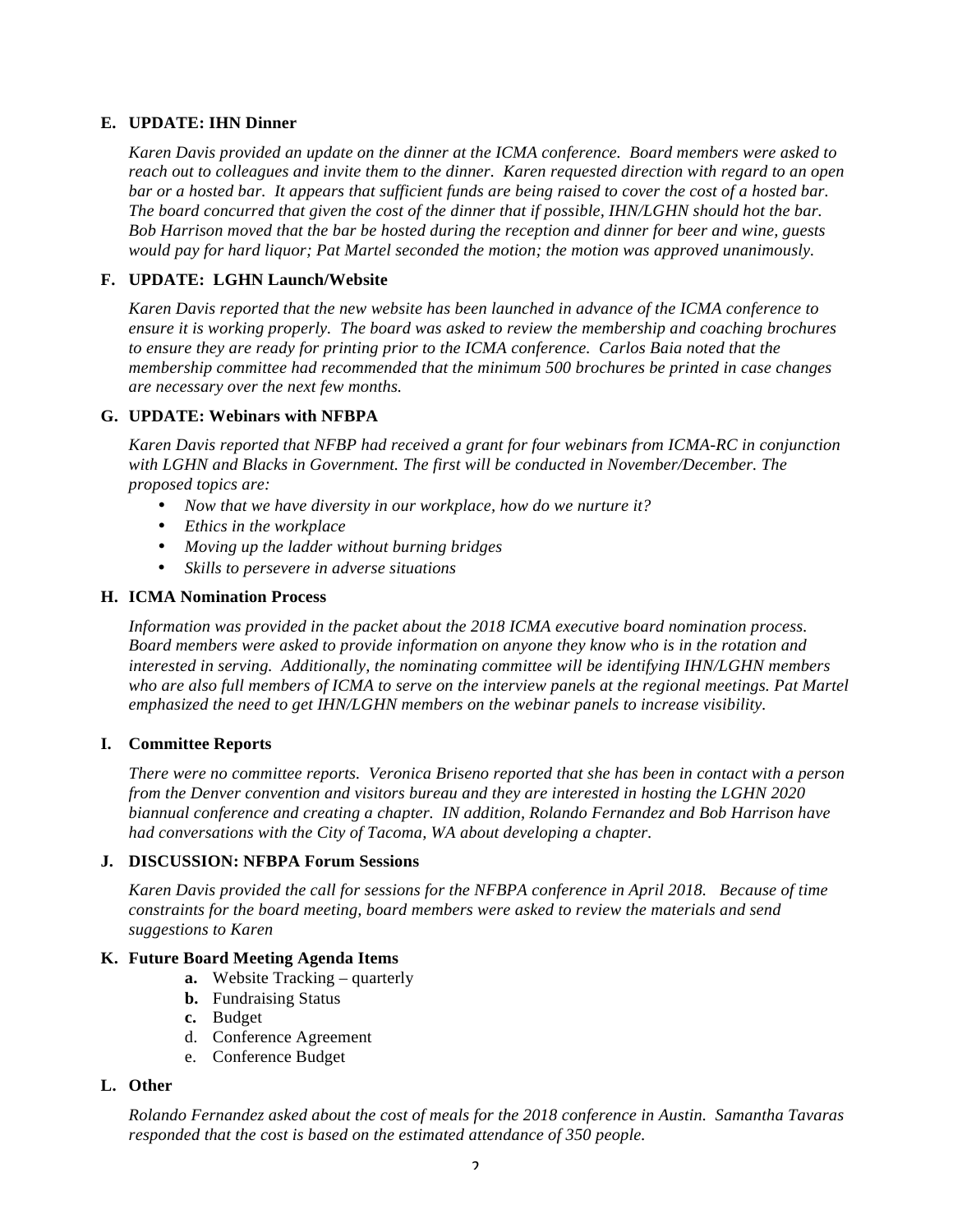# **2016-2017 IHN Board of Directors Board Meeting Attendance**

| <b>Name</b>             | Jan           | Feb     | Mar           | April        | <b>May</b>    | June 1        | <b>Annual</b> | July    | Aug           | <b>Sept</b> | Oct           | <b>Nov</b> | <b>Dec</b> |
|-------------------------|---------------|---------|---------------|--------------|---------------|---------------|---------------|---------|---------------|-------------|---------------|------------|------------|
|                         | 2016          | 2016    | 2016          | 2016         | 2016          | 2016          | Mtg. 2016     | 2016    | 2016          | 2016        | 2016          | 2016       | 2016       |
| Veronica Briseño        | Present       |         | Present       | Present      | Present       | Present       | Present       | Present | Present       | Present     | Present       |            | Present    |
| Manuel Esquibel         | Present       |         | Present       | Present      | <b>Absent</b> | Absent        | Present       | Present | Present       | Absent      | Present       |            | Present    |
| Magda Gonzalez          | Present       |         | Present       | Absent       | Present       | Present       | Present       | Present | Absent        | Present     | Present       |            | Present    |
| Maria Hurtado           | Absent        |         | Present       | Absent       | Absent        | Present       | Present       | Present | Present       | Present     | Absent        |            | Present    |
| Rolando Fernandez       | Present       |         | Present       | Present      | Present       | Present       | Absent        | Present | Present       | Present     | Present       |            | Present    |
| Carlos Baia             | Present       |         | Absent        | Present      | Present       | <b>Absent</b> | Present       | Absent  | Present       | Absent      | <b>Absent</b> |            | Absent     |
| Yocelyn Galiano         | Present       |         | Absent        | Present      | Absent        | Present       | Absent        | Present | Present       | Present     | Present       |            | Absent     |
| <b>Raymond Gonzales</b> | Present       |         | Absent        | Absent       | Present       | Present       | Absent        | Present | Present       | Present     | Present       |            | Present    |
| Tommy Gonzalez          | <b>Absent</b> |         | Absent        | Absent       | Absent        | Absent        | Absent        | Present | Present       | Present     | Present       |            | Present    |
| Ramiro Inguanzo         | Present       |         | Present       | Present      | Absent        | Present       | Absent        | Absent  | Absent        | Present     | Absent        |            | Absent     |
| Claudia Lujan           | Absent        |         | Present       | Absent       | Absent        | Absent        | Present       | Absent  | Present       | Present     | Present       |            | Absent     |
| Pat Martel              | Absent        |         | Absent        | Absent       | Absent        | Absent        | Present       | Absent  | Absent        | Present     | Absent        |            | Absent     |
| Daro Mott               | Present       |         | Present       | Present      | Present       | Present       | Present       | Present | Present       | Absent      | Present       |            | Absent     |
|                         |               |         |               |              |               |               |               |         |               |             |               |            |            |
| <b>Name</b>             | Jan           | Feb     | Mar           | <b>April</b> | <b>May</b>    | June          | <b>Annual</b> | July    | Aug           | <b>Sept</b> | Oct           | <b>Nov</b> | <b>Dec</b> |
|                         | 2017          | 2017*   | 2017          | 2017         | 2017          | 2017          | Mtg. 2017     | 2017    | 2017          | 2017        | 2017          | 2017       | 2017       |
| Veronica Briseño        | Absent        | Present | Present       | Present      | Present       | Present       | Present       | Present | Present       | Present     | Present       |            |            |
| Manuel Esquibel         | Present       | Absent  |               |              |               |               |               |         |               |             |               |            |            |
| Magda Gonzalez          | Present       | Present | Absent        | Present      | Present       | Present       | Absent        | Present | Absent        | Absent      | Present       |            |            |
| Maria Hurtado           | Absent        | Present | Present       | Present      | Present       | Present       | Absent        | Present | Present       | Present     | Absent        |            |            |
| Rolando Fernandez       | Present       | Present | Present       | Absent       | Present       | Present       | Present       | Present | Present       | Present     | Present       |            |            |
| Carlos Baia             | Present       | Present | <b>Absent</b> | Absent       | Present       | Present       | Present       | Present | Present       | Present     | Present       |            |            |
| Yocelyn Galiano         | Absent        | Absent  | Absent        | Absent       | Absent        | Absent        |               |         |               |             |               |            |            |
| <b>Raymond Gonzales</b> | Absent        | Present | Present       | Present      | Present       | Absent        | Present       | Absent  | Absent        | Present     | Absent        |            |            |
| <b>Tommy Gonzalez</b>   | Present       | Absent  | Absent        | Present      | Absent        | Absent        | Present       | Present | Present       | Absent      | Absent        |            |            |
| <b>Bob Harrison</b>     |               |         |               |              |               |               | Present       | Absent  | Present       | Absent      | Present       |            |            |
| Ramiro Inguanzo         | Absent        | Absent  | Present       | Absent       | Present       | Absent        | Absent        | Present | Present       | Present     | Absent        |            |            |
| Claudia Lujan           | Present       | Present | Present       | Present      | Present       | Present       | Present       | Present | <b>Absent</b> | Present     | Present       |            |            |
| Pat Martel              | Present       | Absent  | <b>Absent</b> | Present      | Absent        | Absent        | Absent        | Present | <b>Absent</b> | Absent      | Present       |            |            |
| Daro Mott               | Absent        | Absent  | Absent        | Present      | Present       | Present       | Present       | Present | <b>Absent</b> | Present     | Present       |            |            |
| Samantha Tavares        |               |         |               |              |               |               | Present       | Present | Present       | Present     | Present       |            |            |

Note: Excused v. unexcused absences are not differentiated on the chart.

\*Attendance for Saturday, February 4 when board actions were taken. A quorum was present.

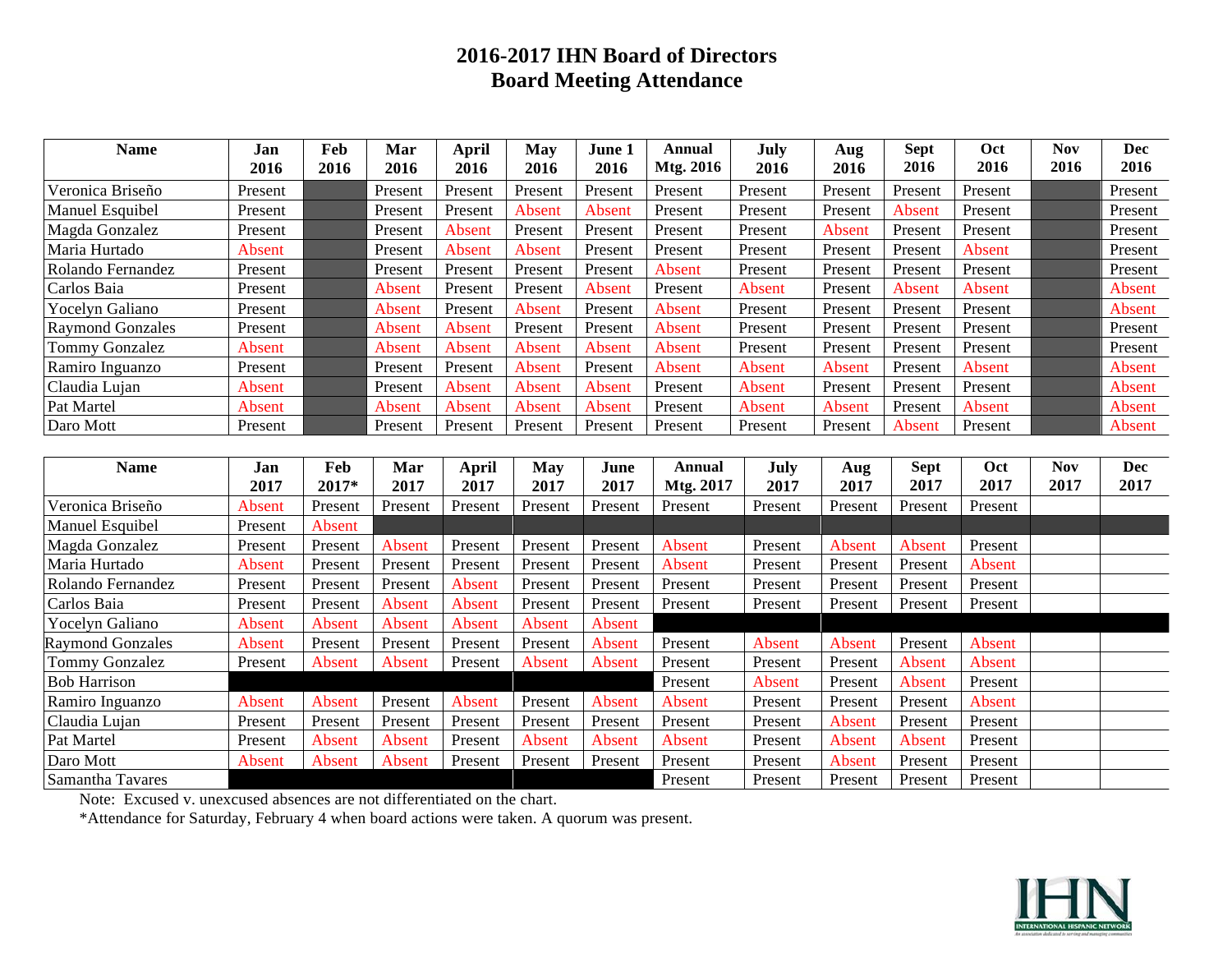# **Local Government Hispanic Network Profit & Loss January through October 2017 Jan - Oct 17**

# **Ordinary Income/Expense Income**

| 43300 Direct Public Grants                |            |
|-------------------------------------------|------------|
| 43310 Corporate and Business Grants       | 50,000.00  |
| 43340 · Nonprofit Organization Grants     | 3,454.10   |
| Total 43300 Direct Public Grants          | 53,454.10  |
| 43400 Direct Public Support               |            |
| 43450 · Individ, Business Contributions   | 1,100.00   |
| Total 43400 · Direct Public Support       | 1,100.00   |
| 46400 Other Types of Income               |            |
| 46410 · Advertising Sales                 | 11,893.65  |
| Total $46400 \cdot$ Other Types of Income | 11,893.65  |
| 47200 · Program Income                    |            |
| 47270 · Program Activities                | 4,300.00   |
| 47230 Membership Dues                     | 26,320.30  |
| 47250 Conference Registration             | 3,025.00   |
| 47260 Conference Sponsorship              | 4,955.40   |
| Total 47200 · Program Income              | 38,600.70  |
| 49000 · Special Events Income             |            |
| 49060 · IHN Dinner Sponsorship            | 9,500.00   |
| 49050 · IHN Dinner                        | 4,821.10   |
| Total 49000 · Special Events Income       | 14,321.10  |
| <b>Total Income</b>                       | 119,369.55 |
| <b>Expense</b>                            |            |
| 60900 · Business Expenses                 |            |
| 60930 Constant Contact                    | 414.38     |
| 60920 · Business Registration Fees        | 96.03      |
| 60960 · PayPal Fees                       | 1,049.11   |
| Total 60900 · Business Expenses           | 1,559.52   |
| 62100 Contract Services                   |            |
| 62110 · Accounting Fees                   | 825.00     |
| 62150 Outside Contract Services           | 61,314.82  |
| Total 62100 Contract Services             | 62,139.82  |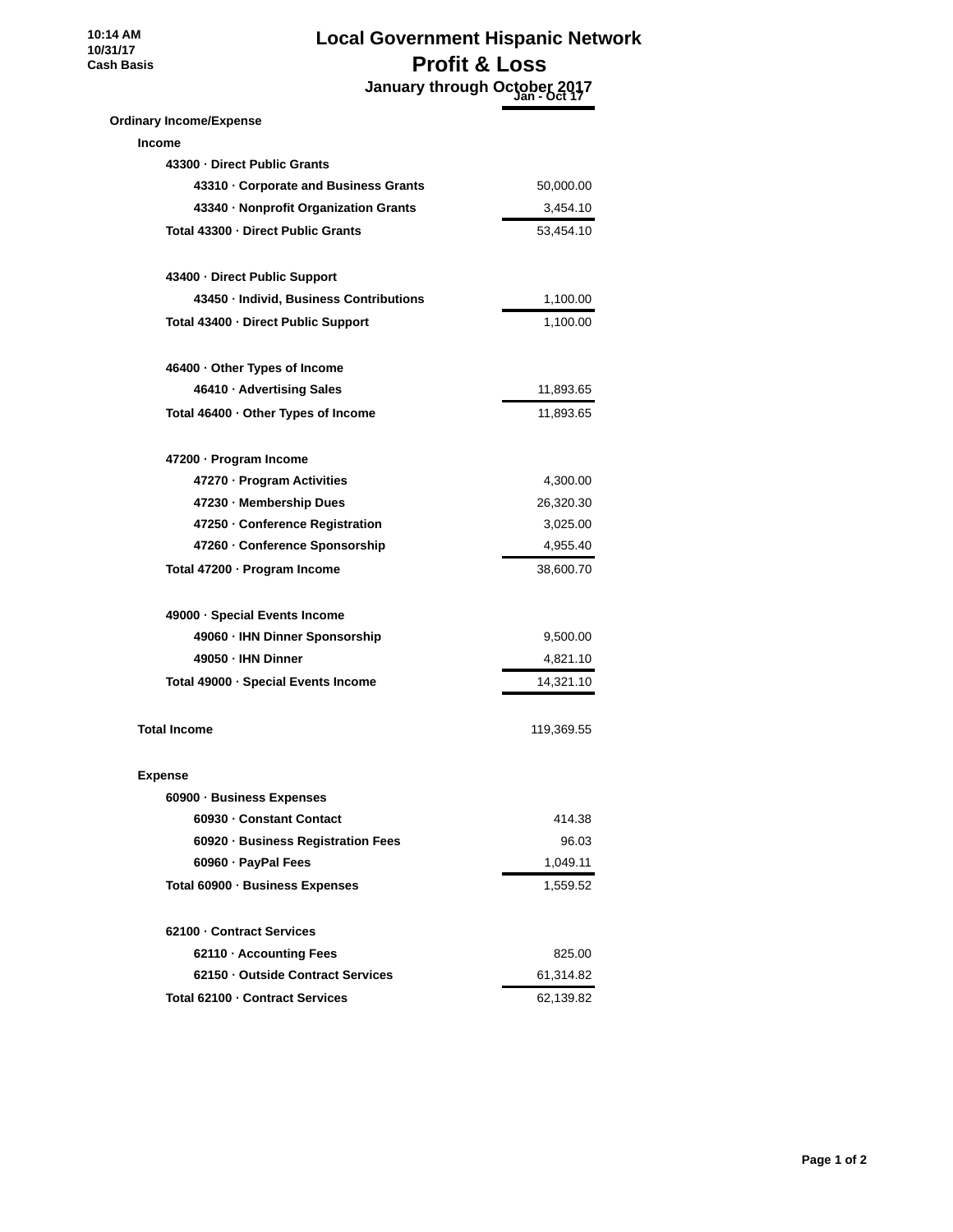# **Local Government Hispanic Network Profit & Loss January through October 2017 Jan - Oct 17**

| 65000 Operations                        |            |
|-----------------------------------------|------------|
| 65090 Computer Software                 | 8.56       |
| 65020 · Postage, Mailing Service        | 19.60      |
| 65030 · Printing and Copying            | 2,572.50   |
| $65040 \cdot$ Supplies                  | 49.98      |
| 65050 · Telephone, Telecommunications   | 1,436.30   |
| 65060 · Website                         | 2,389.45   |
| Total 65000 · Operations                | 6,476.39   |
| 65100 Other Types of Expenses           |            |
| 65185 · Program Activities              | 4,765.10   |
| 65190 · Special Projects                | 3,813.62   |
| 65180 · Special Events                  | 12,671.28  |
| 65120 · Insurance - Liability, D and O  | 1,215.33   |
| 65140 Contributions                     | 5,954.10   |
| 65150 Memberships and Dues              | 325.00     |
| 65160 Other Costs                       | 4,986.70   |
| Total 65100 · Other Types of Expenses   | 33,731.13  |
| 68300 · Travel and Meetings             |            |
| 68320 Travel                            | 645.70     |
| 68300 · Travel and Meetings - Other     | 1,147.07   |
| Total $68300 \cdot$ Travel and Meetings | 1,792.77   |
| <b>Total Expense</b>                    | 105,699.63 |
| <b>Net Ordinary Income</b>              | 13,669.92  |
| <b>Net Income</b>                       | 13,669.92  |
| bank balance as of 10/31/17             | 79,777.14  |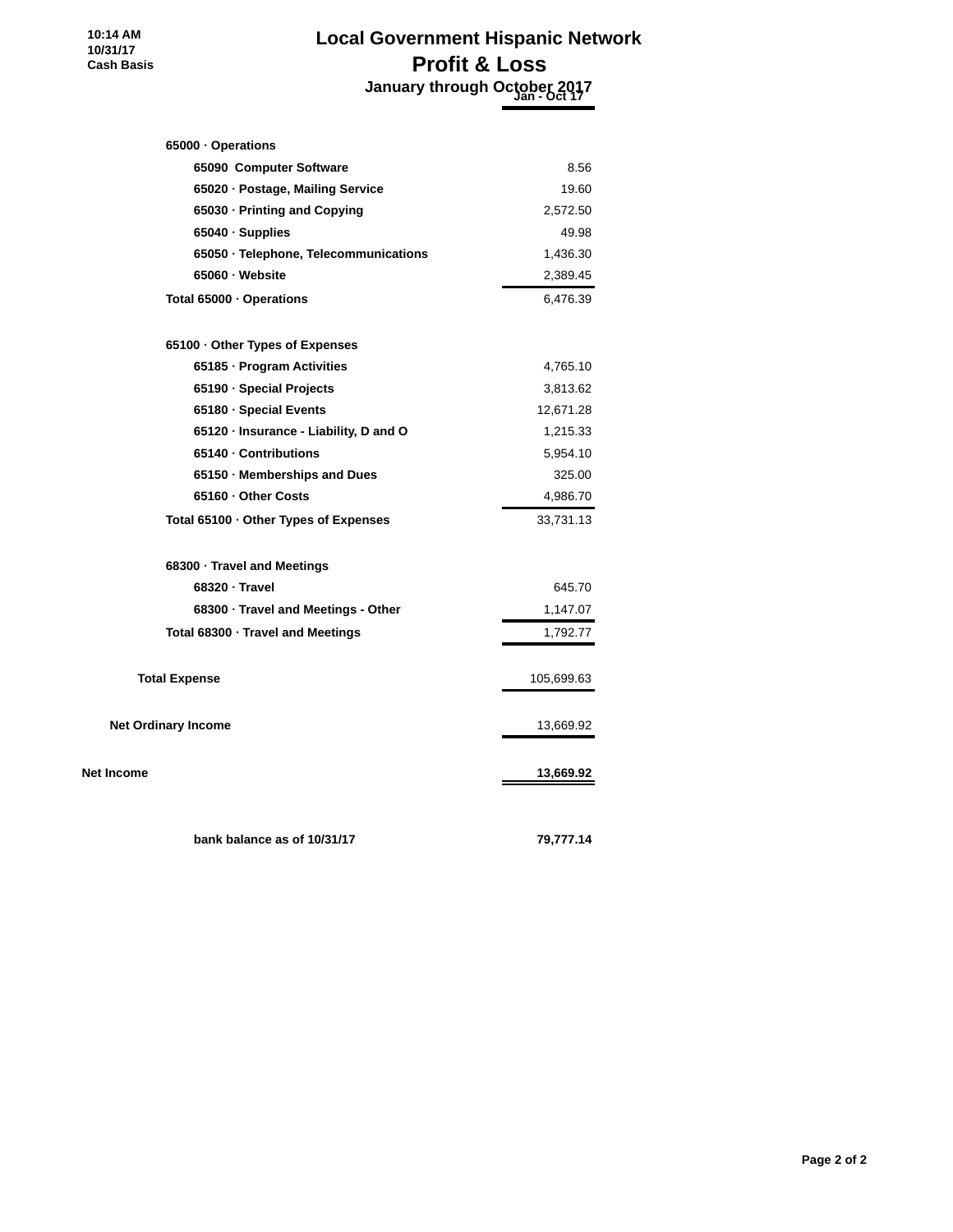

### **2018 CONFERENCE AGREEMENT**

### **DEFINITIONS:**

- **Conference Planning Committee:** The committee appointed by the LGHN Board of Directors and the Phoenix/PHN Host Committee, consisting of LGHN members selected from members expressing an interest in serving.
- Host Committee: The committee selected by the Phoenix Hispanic Network (PHN)  $\bullet$ and the City of Phoenix to provide guidance and assistance with local programs and logistics.
- Local Government Hispanic Network (LGHN): The LGHN Board of Directors and staff unless otherwise stated.
- Conference Responsibilities: Detailed descriptions and timelines are provided in Attachment A.

### A. Program Planning and Coordination

The conference shall complement and enhance LGHN and its mission and objectives. The conference shall be a two or three-day conference and plan for a minimum of 200-250 people in attendance.

LGHN and PHN shall establish a Conference Planning Committee with staff support from LGHN. The LGHN Program Committee is a resource to the Conference Planning Committee.

The Conference Planning Committee, in conjunction with the Host Committee and LGHN staff shall submit a proposed conference budget, including revenue and expense projections.

PHN and the City of Phoenix shall establish a host committee responsible for providing staffing for all conference functions, including, but not limited to, needs related information technology, facilities, check-in/registration, special events and receptions.

The Conference Planning Committee and Host Committee shall recruit volunteers to assist in the planning efforts, in order to provide sufficient assistance during and after the conference.

A conference logo, theme, proposed program and schedule shall be developed by the Conference Planning Committee and submitted to the LGHN board for approval.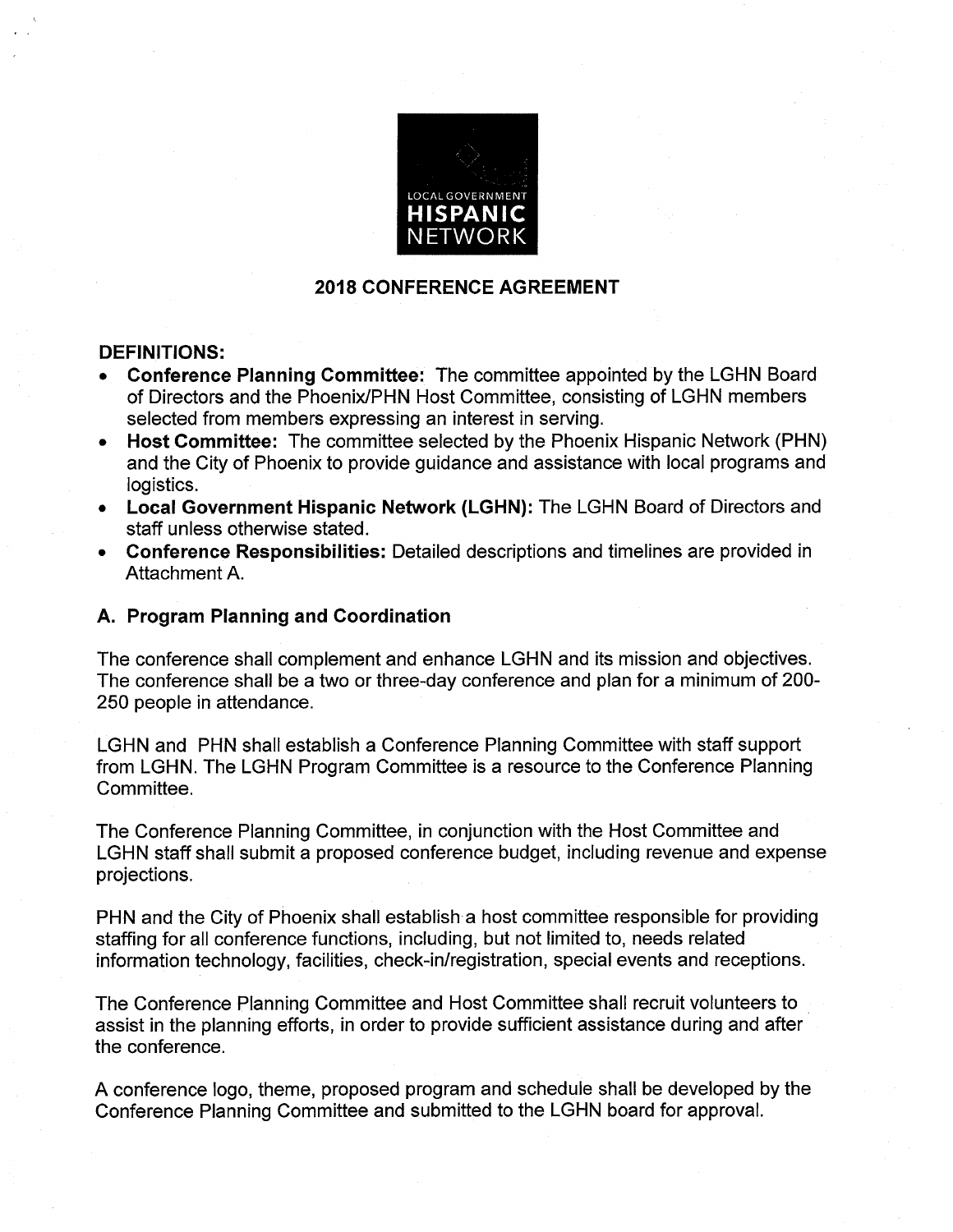The Host Committee will be responsible for negotiating all conference related contracts, including, but not limited to the contract with the hotel(s), event facilities, caterers, transportation, and entertainment in coordination with LGHN staff. The LGHN Board has final approval of the contracts.

### **B. Marketing**

Marketing is the primary responsibility of the Conference Planning Committee. LGHN staff will provide guidance and assistance. The LGHN Communications committee is a resource to the Conference Planning Committee.

The Conference Planning Committee shall develop all promotion material. All materials must be made available in electronic format for use on the Conference website and other promotional materials.

### C. Finances

The Conference Planning Committee and Host Committee are jointly responsible for raising sufficient revenue to cover all conference expenses, including all LGHN costs related to the conference. Costs for support from LGHN staff should be included in the conference budget. The budget should consider net proceeds (revenues after all expenses have been paid) to support LGHN and PHN programs.

The Conference Planning Committee must develop and implement a fundraising strategy that covers all expenses and net proceeds, in coordination with LGHN staff.

Net proceeds realized from the conference will be shared evenly between LGHN and PHN.

### **D. Additional Requirements**

The Conference Planning Committee shall designate a representative to join monthly LGHN board meetings via telephone, and provide updates on programs, budget goals and fundraising activities.

LGHN may designate two Board Members to participate in planning meetings via telephone.

The Conference Planning Committee shall compile evaluations for conference session and event venues and provide a comprehensive, online, post-conference evaluation.

The Conference Planning Committee shall participate in a post conference wrap-up, including but not limited to: provision of final detailed expenses and revenues; final listing of all attendees, sponsors, presenters, including name, address, telephone, and email address; provide a write-up for post-conference website and other LGHN marketing, along with photographs and conference PowerPoint presentations for posting on the website and inclusion in the LGHN newsletter.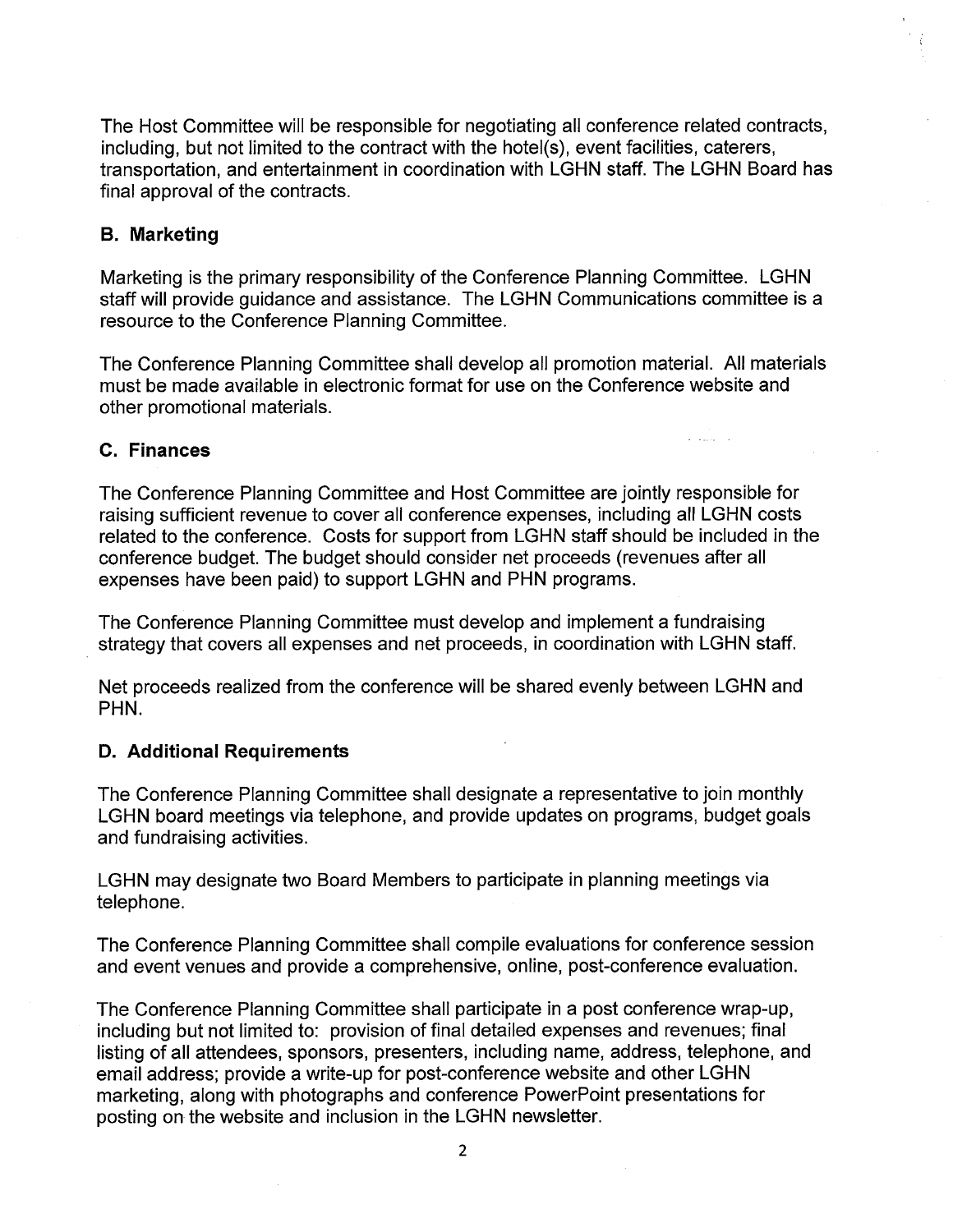Veronica Briseno Lara, President Local Government Hispanic Network

Rolando Fernandez, President-Elect Local Government Hispanic Network

 $\overline{\mathcal{A}}$ 

Albert Santana, President Phoenix Hispanic Network